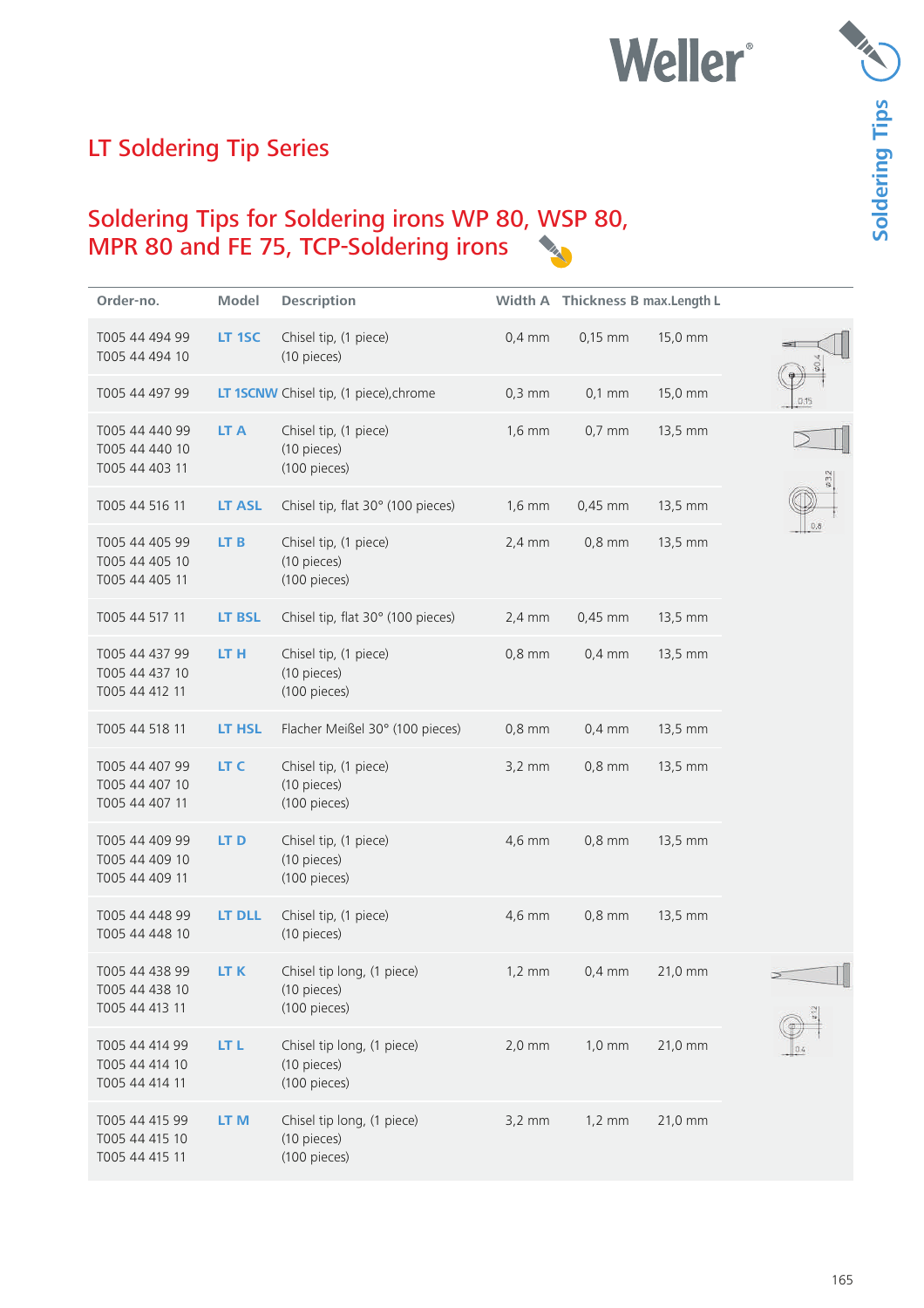### **Continuation page 165, further soldering tips for WP 80,WSP 80,MPR 80 and FE 75**

| Order-no.                                          | Model            | <b>Description</b>                                            |                      | Width A Thickness B max. Length L |         |     |
|----------------------------------------------------|------------------|---------------------------------------------------------------|----------------------|-----------------------------------|---------|-----|
| T005 44 420 99<br>T005 44 420 11                   | LT HX            | Chisel tip bent 30°, (1 piece)<br>(100 pieces)                | $0,8$ mm             | $0,4$ mm                          | 18,0 mm |     |
| T005 44 443 99<br>T005 44 443 10<br>T005 44 443 11 | <b>LT ALX</b>    | Chisel tip bent 30°, (1 piece)<br>(10 pieces)<br>(100 pieces) | $1,6$ mm             | $0,7$ mm                          | 18,0 mm |     |
| T005 44 442 99<br>T005 44 442 10                   | LT BX            | Chisel tip bent 30°, (1 piece)<br>(10 pieces)                 | $2,4$ mm             | $0,8$ mm                          | 18,0 mm |     |
| T005 44 427 99<br>T005 44 427 10                   | <b>LT AX</b>     | Chisel tip bent 30°, (1 piece)<br>(10 pieces)                 | $1,6$ mm             | $0,8$ mm                          | 13,5 mm |     |
| T005 44 428 99<br>T005 44 428 10                   | LT <sub>4X</sub> | Chisel tip bent 30°, (1 piece)<br>(10 pieces)                 | $1,2 \text{ mm}$     | $0,4$ mm                          | 16,5 mm |     |
| T005 44 469 99                                     | LT MX            | Chisel tip bent 30°, (1 piece)                                | $3,2$ mm             | $0,8$ mm                          | 19,3 mm |     |
| T005 44 436 99<br>T005 44 402 11                   | <b>LT 1S</b>     | Round tip slim, (1 piece)<br>(100 pieces)                     | Ø 0,2 mm             |                                   | 15,0 mm |     |
| T005 44 496 99                                     |                  | LT 1SNW Round tip slim, chrome,<br>unwettable, (1 piece)      | $Ø$ 1,0 mm           |                                   |         |     |
| T005 44 488 99                                     | LT 1SA           | Round tip slim, (1 piece)                                     | $\varnothing$ 0,5 mm |                                   | 16,0 mm |     |
| T005 44 435 99<br>T005 44 435 10<br>T005 44 401 11 | LT <sub>1</sub>  | Round tip, (1 piece)<br>(10 pieces)<br>(100 pieces)           | Ø 0,25 mm            |                                   | 14,0 mm |     |
| T005 44 498 99                                     | LT 1NW           | Unwettable, chrome, (1 piece)                                 |                      |                                   |         | 016 |
| T005 44 489 99<br>T005 44 489 10<br>T005 44 489 11 | LT <sub>1A</sub> | Round tip, (1 piece)<br>(10 pieces)<br>(100 pieces)           | Ø 0,5 mm             |                                   | 14,0 mm |     |
| T005 44 404 99<br>T005 44 404 10<br>T005 44 404 11 | LT AS            | Round tip, (1 piece)<br>(10 pieces)<br>(100 pieces)           | $Ø$ 1,6 mm           |                                   | 13,5 mm |     |
| T005 44 411 99<br>T005 44 411 10                   | <b>LT CS</b>     | Round tip, (1 piece)<br>(10 pieces)                           | Ø 3,2 mm             |                                   | 13,5 mm |     |
| T005 44 426 99<br>T005 44 426 10                   | LT 1SLX          | Round tip, slim bent 30°, (1 piece)<br>(10 pieces)            | Ø 2,0 mm             | $\varnothing$ 0,4 mm              | 20,5 mm |     |
| T005 44 425 99<br>T005 44 425 10                   | LT <sub>1X</sub> | Round tip bent 30°, (1 piece)<br>(10 pieces)                  | Ø 0,4 mm             |                                   | 12,5 mm |     |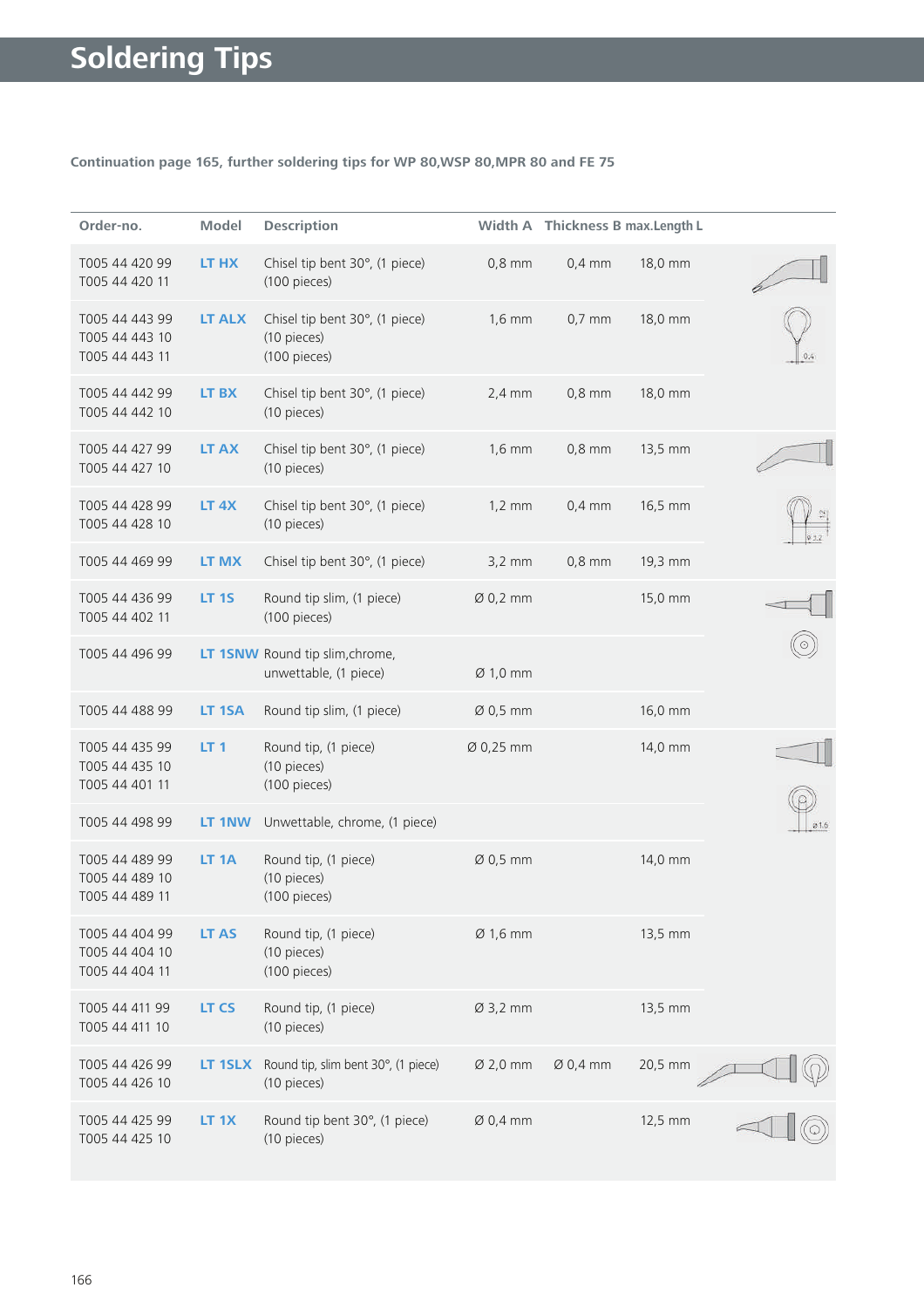

#### **Continuation page 165/166, further soldering tips for WP 80, WSP 80, MPR 80 and FE 75**

| Order-no.                                          | <b>Model</b>    | <b>Description</b>                                             |                      | Width A Thickness B max. Length L |         |
|----------------------------------------------------|-----------------|----------------------------------------------------------------|----------------------|-----------------------------------|---------|
| T005 44 439 99<br>T005 44 439 10<br>T005 44 421 11 | LT <sub>4</sub> | Round tip sloped 45°, (1 piece)<br>(10 pieces)<br>(100 pieces) | $\varnothing$ 1,2 mm | 15,0 mm                           | 0.12    |
| T005 44 408 99<br>T005 44 408 10<br>T005 44 408 11 | LT F            | Round tip sloped 45°, (1 piece)<br>(10 pieces)<br>(100 pieces) | $Ø$ 1,2 mm           | 13,5 mm                           | $\circ$ |
| T005 44 487 99<br>T005 44 487 10                   |                 | LT AA60 Round tip sloped 60°, (1 piece)<br>(10 pieces)         | $1,6$ mm             | 4,0 mm<br>13,0 mm                 |         |
| T005 44 444 99<br>T005 44 444 10                   | LT BB60         | Round tip sloped 60°, (1 piece)<br>(10 pieces)                 | $2,4$ mm             | $4,0$ mm<br>18,0 mm               |         |
| T005 44 484 99                                     | <b>LT BB45</b>  | Round tip sloped 45°, (1 piece)                                | $2,4$ mm             |                                   |         |
| T005 44 445 99<br>T005 44 445 10                   | LT CC60         | Round tip sloped 60°, (1 piece)<br>(10 pieces)                 | $3,2$ mm             | $6,0$ mm<br>18,0 mm               |         |
| T005 44 485 99                                     | LT CC45         | Round tip sloped 45°, (1 piece)                                | $3,2$ mm             |                                   |         |
| T005 44 478 99<br>T005 44 478 10                   |                 | LT DD45 Round tip sloped 45°, (1 piece)<br>(10 pieces)         | 4,0 mm               | $6,0$ mm<br>20,0 mm               |         |
| T005 44 486 99<br>T005 44 486 10<br>T005 44 486 11 | LT DD45         | Round tip sloped 45°, (1 piece)<br>(10 pieces)<br>(100 pieces) | 4,6 mm               |                                   |         |
| T005 44 423 99<br>T005 44 423 10<br>T005 44 423 11 | LT 1L           | Conical long, (1 piece)<br>(10 pieces)<br>(100 pieces)         | $\varnothing$ 0,2 mm | 26,4 mm                           |         |
| T005 44 498 99                                     |                 | LT 1LNW Conical long, chrome,<br>unwettable, (1 piece)         | Ø 0,1 mm             |                                   |         |
| T005 44 406 99<br>T005 44 406 10<br>T005 44 406 11 | LT S            | Conical long, (1 piece)<br>(10 pieces)<br>(100 pieces)         | Ø 0,4 mm             | 21,0 mm                           |         |
| T005 44 482 99<br>T005 44 482 10<br>T005 44 482 11 | LT T            | Conical long, (1 piece)<br>(10 pieces)<br>(100 pieces)         | Ø 0,6 mm             | 13,0 mm                           |         |
| T005 44 481 99<br>T005 44 481 10<br>T005 44 481 11 | LT <sub>O</sub> | Conical long, (1 piece)<br>(10 pieces)<br>(100 pieces)         | $Ø$ 0,8 mm           | 17,0 mm                           |         |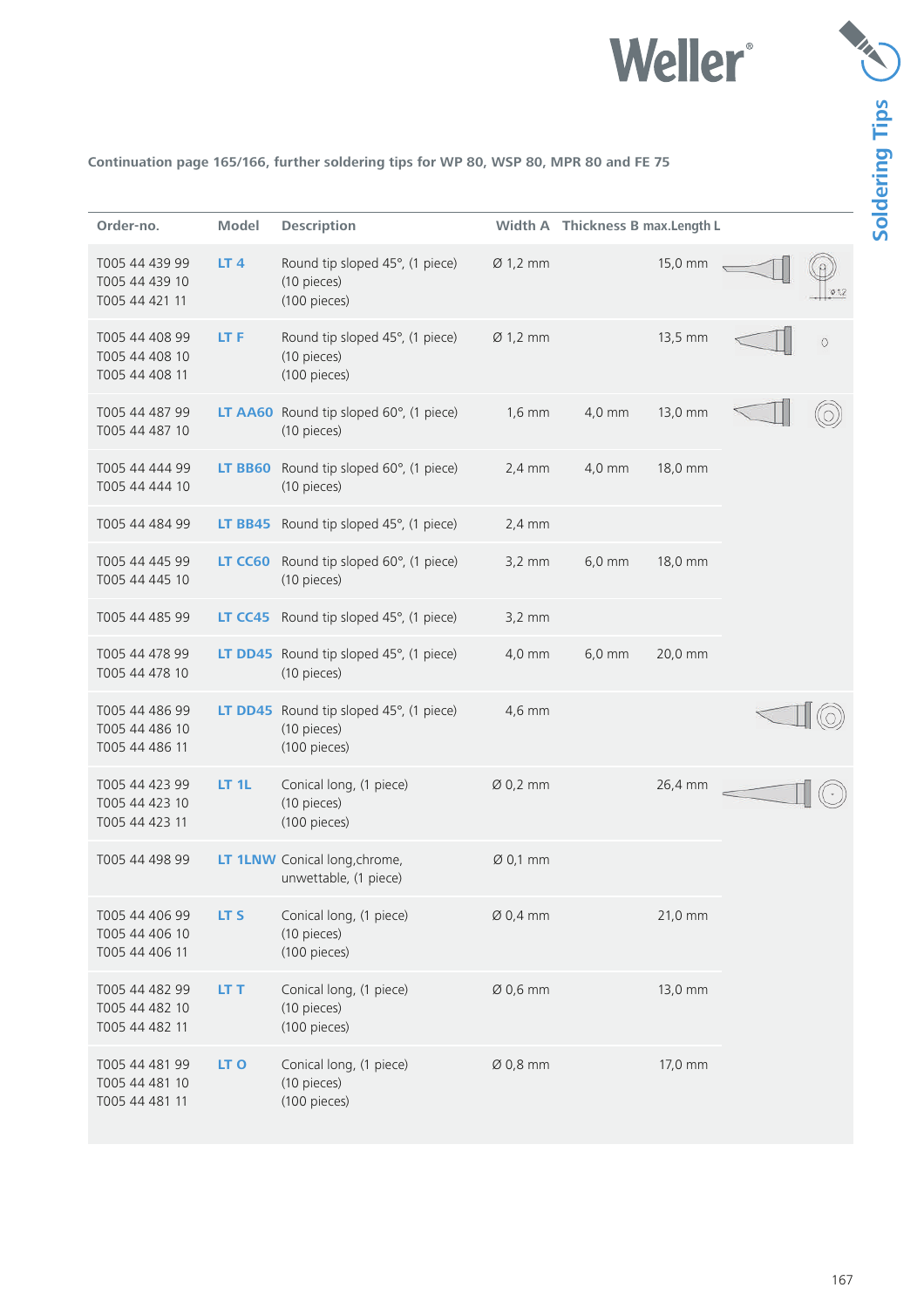#### **Continuation page 165/166, further Soldering Tips for WP 80, WSP 80, MPR 80 and FE 75**

| Order-no.                                          | <b>Model</b> | <b>Description</b>                                                                             |                      | Width A Thickness B max. Length L |         |  |
|----------------------------------------------------|--------------|------------------------------------------------------------------------------------------------|----------------------|-----------------------------------|---------|--|
| T005 44 424 99<br>T005 44 424 10<br>T005 44 424 11 | LT 1LX       | Conical long bent, (1 piece)<br>(10 pieces)<br>(100 pieces)                                    | $\varnothing$ 0,2 mm |                                   | 26,4 mm |  |
| T005 44 410 99<br>T005 44 410 10<br>T005 44 410 11 | <b>LT GW</b> | Gullwing tip 45°, (1 piece)<br>(10 pieces)<br>(100 pieces)                                     | $Ø$ 2,3 mm           | $3.2 \, \text{mm}$                | 18,8 mm |  |
| T005 44 511 99<br>T005 44 511 10                   | <b>LT GW</b> | Gullwing tip 45°, (1 piece)<br>(10 pieces)                                                     | $Ø$ 3,5 mm           | 4,8 mm                            | 18,8 mm |  |
| T005 44 479 99<br>T005 44 479 10                   | <b>LT KN</b> | Knife tip, (1 piece)<br>(10 pieces)                                                            | $2,0$ mm             |                                   | 16,5 mm |  |
| T005 44 519 99                                     | LT K         | Gullwing tip 45°, (1 piece)                                                                    | $Ø$ 2,0 mm           |                                   | 16,5 mm |  |
| T005 44 416 99                                     |              | LT Measuring tip for Thermoelement, Ø 0,5 mm<br>(1 piece)                                      |                      |                                   | 13,0 mm |  |
| T005 44 449 99                                     |              | LT Screw<br>with M4 outside thread (1 piece)                                                   |                      |                                   | 8,0 mm  |  |
| T005 87 207 81                                     |              | ET-LT Adapter<br>Soldering tips of the LT series fit with the adapter to soldering iron LR 21. |                      |                                   |         |  |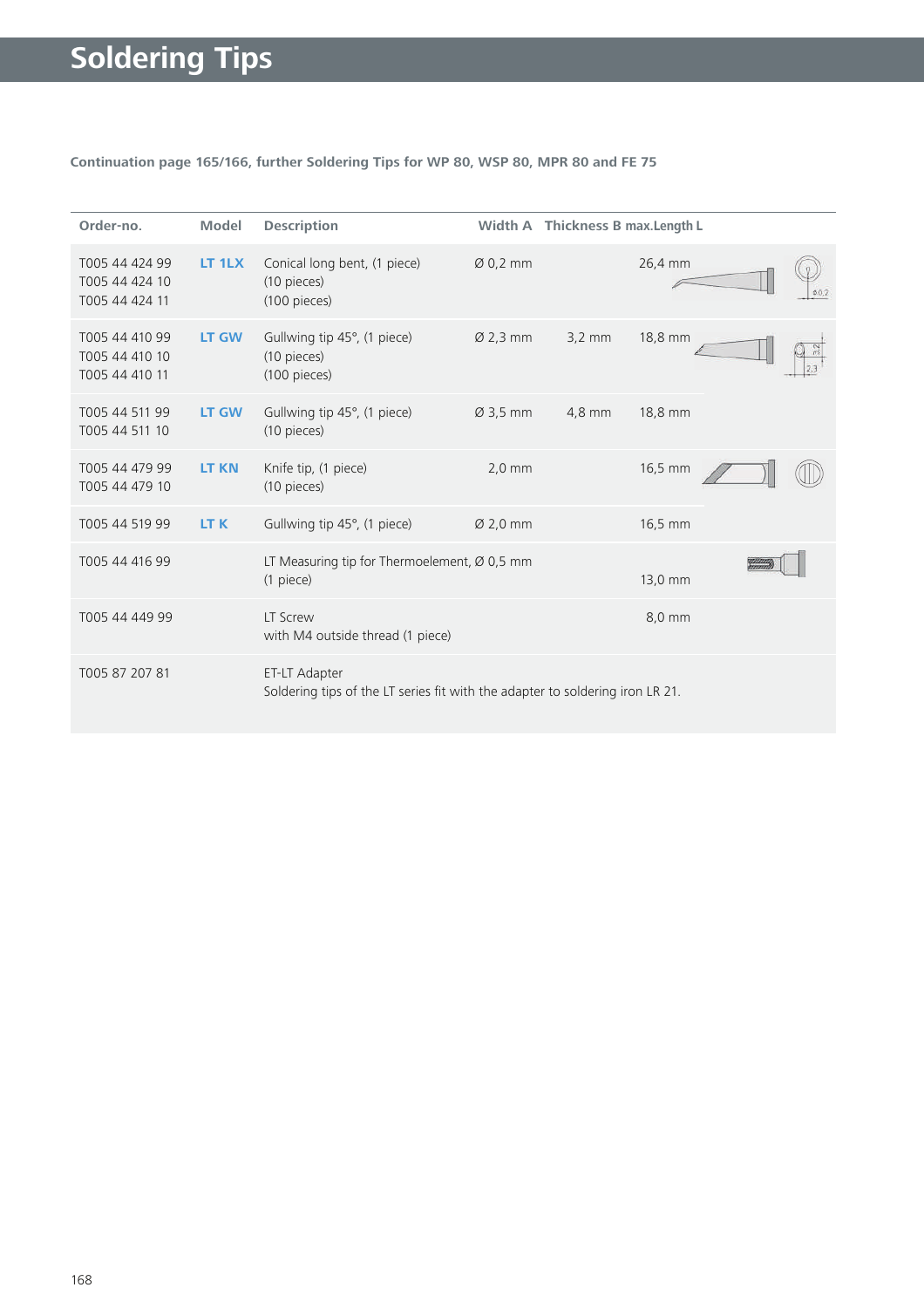# **Weller**\*

### MT-LT Adapter

**All TCP, LR 21 soldering irons are delivered with adapter.**

| Order-no.      | <b>Description</b>                                                  |  |
|----------------|---------------------------------------------------------------------|--|
| T005 44 121 99 | MT-LT Adapter for use with<br>LT soldering tip series (see page 87) |  |
| T005 87 207 95 | Barrel for MT-LT Adapter                                            |  |

**Caution: Not qualified for lead free solder bath or other electronic solder. Soldering tips for high melting solder for WP 80, WSP 80, MPR 80 and FE 75**

| Order-no.                        | <b>Model</b> | <b>Description</b>                                      |          | Width A Thickness B Length L |                   |  |  |
|----------------------------------|--------------|---------------------------------------------------------|----------|------------------------------|-------------------|--|--|
| T005 44 430 99<br>T005 44 430 10 | LT H HPB     | Chisel tip, (1 piece)<br>(10 pieces)                    | $0.8$ mm | $0.4$ mm                     | $13.5$ mm         |  |  |
| T005 44 431 99<br>T005 44 431 10 | LT A HPB     | Chisel tip, (1 piece)<br>(10 pieces)                    | $1,6$ mm | $0.7$ mm                     | $13.5 \text{ mm}$ |  |  |
| T005 44 432 99<br>T005 44 432 10 | LT B HPB     | Chisel tip, (1 piece)<br>(10 pieces)                    | $2,4$ mm | $0.8$ mm                     | $13.5$ mm         |  |  |
| T005 44 483 99                   | LT D HPB     | Chisel tip, (1 piece)                                   | $4,6$ mm | $0.8$ mm                     | $13.5 \text{ mm}$ |  |  |
|                                  |              | * for HPB solder = solder with high consumption of lead |          |                              |                   |  |  |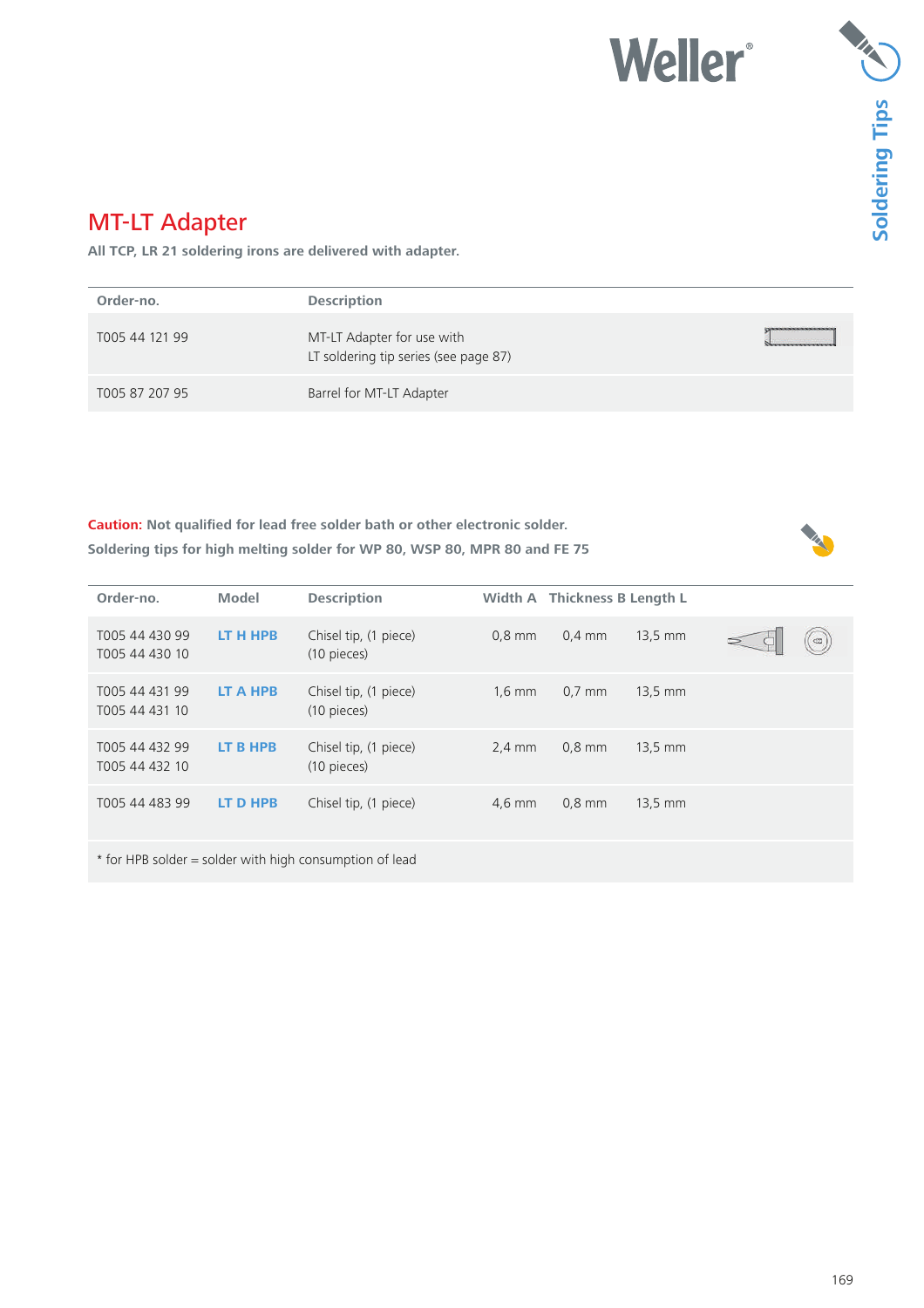For a quick change of hot soldering tips for soldering irons WP 80 / WSP 80.

### Barrel

| Order-no.      | <b>Description</b>                                               |  |
|----------------|------------------------------------------------------------------|--|
| T005 87 447 10 | Barrel for WSP 80 spare part                                     |  |
| T005 87 448 45 | Barrel short (40 mm) for WP 80, spare part, (standard for WP 80) |  |
| T005 87 448 46 | Barrel long (55 mm) for WP 80, spare part                        |  |

 For WSP 80, WSP 80IG and WP 80, WP 120, WP 120 IG, WXP 120, barrel and screw M4 has to be ordered separately.

### SMD Soldering Tip Series

| Order-no.                                                                              | <b>Model</b>                                                             | <b>Description</b>                                                                               |                                                                              | Width A Thickness B Length L                                     |                                                                                  |           |  |
|----------------------------------------------------------------------------------------|--------------------------------------------------------------------------|--------------------------------------------------------------------------------------------------|------------------------------------------------------------------------------|------------------------------------------------------------------|----------------------------------------------------------------------------------|-----------|--|
| T005 44 501 99<br>T005 44 429 99<br>T005 44 502 99<br>T005 44 503 99<br>T005 44 467 89 | <b>SMT01</b><br><b>SMT</b><br><b>SMT02</b><br><b>SMT03</b><br><b>SMT</b> | for PAD-Cleaning<br>for PAD-Cleaning<br>for PAD-Cleaning<br>for PAD-Cleaning<br>for PAD-Cleaning | $10.4$ mm<br>$10.5$ mm<br>16,8 mm<br>20,8 mm<br>35,0 mm                      | $0.6$ mm<br>$0.6$ mm<br>$0.6$ mm<br>$0.6$ mm<br>$3.0 \text{ mm}$ | $7.1 \text{ mm}$<br>$7.5$ mm<br>$7.1 \text{ mm}$<br>$7.1 \text{ mm}$<br>$4.0$ mm |           |  |
| T005 44 504 99<br>T005 44 505 99<br>T005 44 506 99<br>T005 44 507 99                   | <b>SMT04</b><br><b>SMT05</b><br><b>SMT06</b><br>SMT07                    | for Chip<br>for Chip<br>for Chip<br>for Chip                                                     | $1,8 \text{ mm}$<br>$1.5 \text{ mm}$<br>$2.5 \text{ mm}$<br>$2,3 \text{ mm}$ | $3.4 \text{ mm}$<br>$2,3$ mm<br>$1,7 \text{ mm}$<br>$4.5$ mm     | $1,8 \text{ mm}$<br>$1,8$ mm<br>$1.4 \text{ mm}$<br>$1,8$ mm                     | DN        |  |
| T005 44 508 99<br>T005 44 509 99<br>T005 44 510 99                                     | <b>SMT08</b><br><b>SMT09</b><br><b>SMT10</b>                             | for DIP<br>for DIP<br>for DIP                                                                    | $4,6$ mm<br>10,4 mm<br>$11.5$ mm                                             | $5.1 \, \text{mm}$<br>$5.1 \text{ mm}$<br>$6.9$ mm               | $2,3$ mm<br>$2,3$ mm<br>$2,3$ mm                                                 | <b>JM</b> |  |